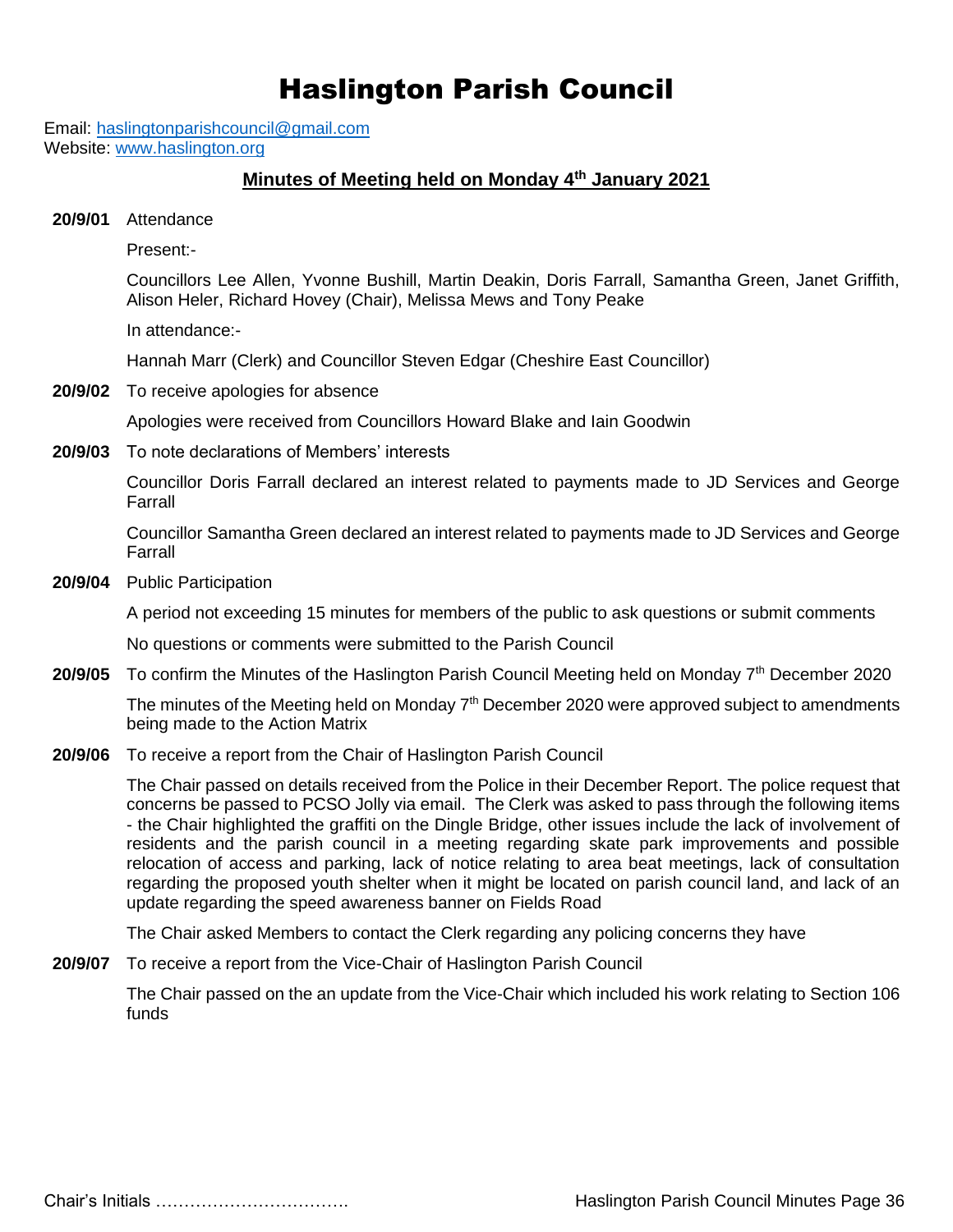**20/9/08** To receive a report from the Cheshire East Councillors covering the Haslington Parish

Councillor Steven Edgar advised:-

- There is no further news on the planning appeal for 55 houses off Charles Barnett Road
- The utility works on Shelburne Drive have now been completed
- Scottish Power have attended the lights at Winterley Pool however one is still not working
- The Planning Applications for 277 and 437 Crewe Road have been called in
- The playground at Winterley Gardens has been closed and is awaiting a health and safety risk assessment but is unlikely to reopen until the Spring
- A challenge has been lodged with the Management Committee who oversees the Winterley Gardens playground regarding the signage which states that it is for *'exclusive use of residents only'*  as this conflicts with the granted planning consent and the Section 106 agreement

Councillor Edgar also provided an update regarding the Section 106 Funds available for expansion capital projects relating to education which include:-

- £767,000 for secondary education
- £663,000 for primary education
- £65,000 for specialist education

It was agreed that the Head Teachers from the two local primary schools would be invited to a meeting to discuss a coordinated approach to attempting to access the S106 money in a timely manner

**20/9/09** To note the year to date financial position of the Council to the value shown in the Income and Expenditure Report:-

Members noted the year to date financial position of the Council as:-

- Net Amount: £38,385.36
- Gross Amount: £39,768.39
- 20/9/10 To approve payment for invoices and funding requests received between 30<sup>th</sup> November 2020 and 31st December 2020

It was *resolved* to approve payments of:-

- Net Amount: £1,858.56
- Gross Amount: £1,871.18
- **20/9/11** To receive and review the Parish Councils Action Matrix

The Action Matrix was reviewed

- **20/9/12** To consider matters related to the approval and implementation of revised Council Policies which include:
	- a) Invitation to Tender for Contracts (ITT)
	- b) Co-option Policy
	- c) Risk Management Scheme

It was *resolved* to adopt the above Policies

**20/9/13** To note three Casual Vacancies in the Haslington Ward

Members noted that the casual vacancies in the Haslington Ward which will be published in due course

**20/9/14** To consider matters related to the appointment of an Internal Auditor

It was *resolved* to appoint JDH Business Services as the Internal Auditor for the Parish Council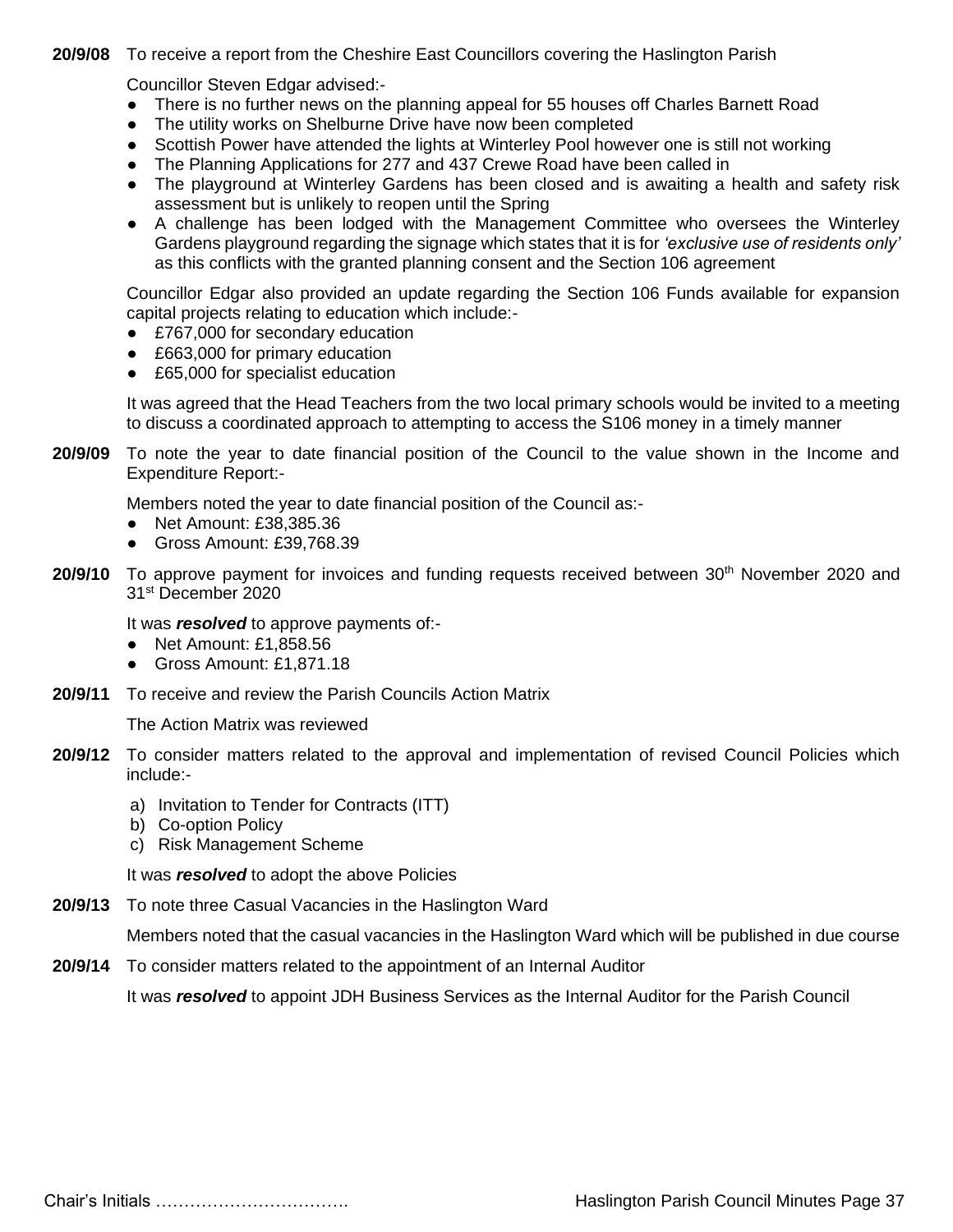#### **20/9/15** To consider matters related to Planning Applications

The Chair updated Members on the planning applications for:-

- 277 Crewe Road
- 437 Crewe Road
- New Crewe Green Development
- Proposed relocation of airport from Arclid to Bartholmley concern at low flying microlights and the impact on the large number of horses stabled and grazing in the area, the proposed runway would require either takeoff or landings at low levels over the adjacent M6 causing distractions for motorway traffic

The Chair will be submitting comments on behalf of the Parish Council regarding each application

**20/9/16** To consider matters related to Winterley Ward

Councillor Heler has had reports over severe flooding issues at the Hollybush site which is currently being worked on

Councillor Heler has reported fly tipping on Sandy Lane

**20/9/17** To consider matters related to Oakhanger Ward

Councillor Bushill reported concerns over speeding and accidents in Oakhanger

Councillor Bushill also reported that a 30mph sign has slipped down the display pole coming from Alsager and is no longer visible

Severe flooding has occurred again on Mill Lane and Holmshaw Lane

**20/9/18** To consider matters related to Haslington Village Ward

Councillor Peake updated Members on the Neighbourhood alerts received from the local Police regarding a number of scams

Councillor Peake also advised that Cheshire Police are currently recruiting for new PCSOs

Councillor Griffith passed on a vote of thanks for the Christmas Tree and how it has encouraged good community feelings

Councillor Griffith also wanted to pass on a vote of thanks to the Haslington Support Group for their Wizard of Oz Village Trail and how it had encouraged positive community spirits over the Christmas period

Councillor Allen reported how well the works carried out on Maw Lane had gone

**20/9/19** To consider matters related to urgent business needed to be carried out by Haslington Parish Council in the interest and benefit of those who live or operate with the parish boundary

No matters were raised

- **20/9/20** To consider the dates of future meetings of Haslington Parish Council:-
	- Monday 1<sup>st</sup> February 2021
	- Monday 1<sup>st</sup> March 2021

#### **The meeting closed at 8.25pm**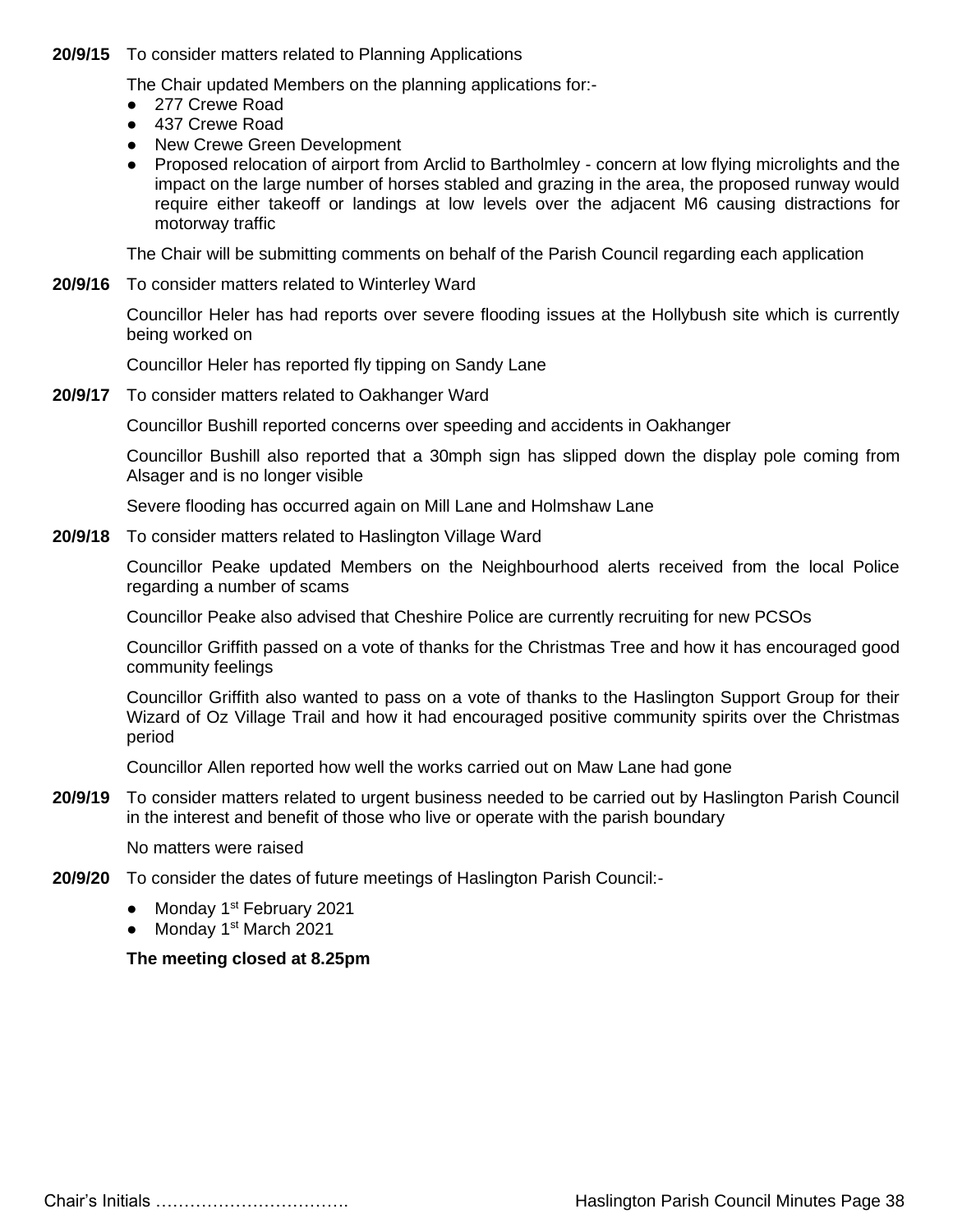## **Haslington Parish Council Action Matrix Meeting Held on Monday 4th January 2021**

| <b>Number</b>           | <b>Date</b> | <b>Owner</b>                                                               | <b>Details</b>      | <b>Update</b>                                                                                                                                                                                                                                                                                                                                                                                                                                                                  | <b>Status</b> |
|-------------------------|-------------|----------------------------------------------------------------------------|---------------------|--------------------------------------------------------------------------------------------------------------------------------------------------------------------------------------------------------------------------------------------------------------------------------------------------------------------------------------------------------------------------------------------------------------------------------------------------------------------------------|---------------|
| $\overline{2}$          | 06/07/2020  | Chair (RH), Vice<br>Chair (IG),<br><b>Councillor Edgar</b><br>(supporting) | S106 money          | <b>Councillor Edgar providing spreadsheet</b><br>IG contacting Judith Cosgrove from Cheshire East                                                                                                                                                                                                                                                                                                                                                                              | Live          |
|                         | 04/01/2021  |                                                                            |                     | Councillor Edgar provided an update to Council and will coordinate<br>with the Chair regarding the £30,000 s106 money allocated to<br>improved bus stops on Crewe Road opposite Kents Green Lane<br>It was agreed that the Head Teachers from the two local primary<br>schools would be invited to a meeting to discuss a coordinated<br>approach to attempting to access the S106 money in a timely manner.<br>Vice-Chair to circulate more information to members<br>Ongoing |               |
| $\mathbf{3}$            | 06/07/2020  | <b>Councillor Edgar</b>                                                    | Post box, Winterley | No further update<br>Ongoing                                                                                                                                                                                                                                                                                                                                                                                                                                                   | Live          |
| $\overline{\mathbf{4}}$ | 06/07/2020  | Chair (RH)                                                                 | Neighbourhood Plan  | Andrew Thompson to be tasked with commencing process<br>Chair to establish process for Community Survey<br>No further update<br>Ongoing                                                                                                                                                                                                                                                                                                                                        | Live          |
| $5\phantom{1}$          | 02/11/2020  | <b>Councillor Edgar</b>                                                    | Bus stop, Oakhanger | To be done in this financial year (2020-2021)<br>No further update<br>Ongoing                                                                                                                                                                                                                                                                                                                                                                                                  | Live          |